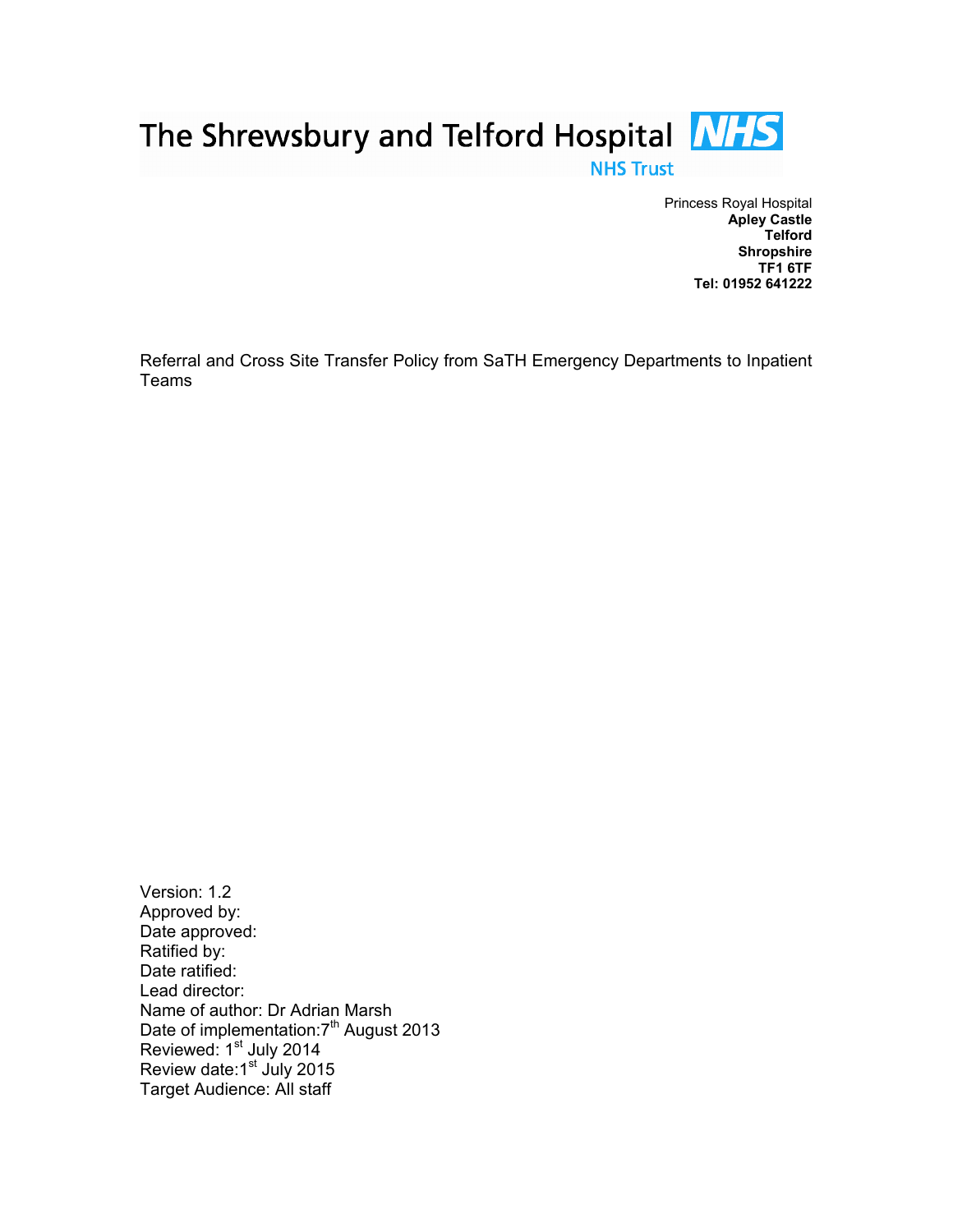# Document Control Sheet

| Document Lead                            | Dr Adrian Marsh                                                |  |
|------------------------------------------|----------------------------------------------------------------|--|
| Document ID                              | 1982                                                           |  |
| Version                                  | 1.2                                                            |  |
| <b>Status</b>                            | Draft                                                          |  |
| Date<br>Equality<br>Impact<br>Assessment | 30 <sup>th</sup> July 2013                                     |  |
| Completed                                |                                                                |  |
| <b>Issue Date</b>                        | $7th$ August 2013                                              |  |
| <b>Review Date</b>                       | 1 <sup>st</sup> July 2015 (reviewed 1 <sup>st</sup> July 2014) |  |
| <b>Distribution</b>                      | Please refer to the intranet version for the                   |  |
|                                          | latest version of this policy.                                 |  |
|                                          | Any printed copies may not necessarily be                      |  |
|                                          | the most up to date and are invalid                            |  |
| <b>Key Words</b>                         | Transfer                                                       |  |

# Version History

| <b>Version</b> | <b>Item</b> | Date             | <b>Author</b> | <b>Status</b> | <b>Comment</b>                                                                                  |
|----------------|-------------|------------------|---------------|---------------|-------------------------------------------------------------------------------------------------|
| 1.0            |             | $10th$ July 2013 | Dr Marsh      | <b>Draft</b>  |                                                                                                 |
| 1.1            |             | $16th$ July 2013 | Dr Marsh      | <b>Draft</b>  |                                                                                                 |
| 1.2            |             | $30th$ July 2013 | Dr Marsh      | Final         | Correction<br>of<br>(Mr<br>grammar<br>Prescott)<br>Changes<br>to<br>section 4.2 (Mr<br>McCloud) |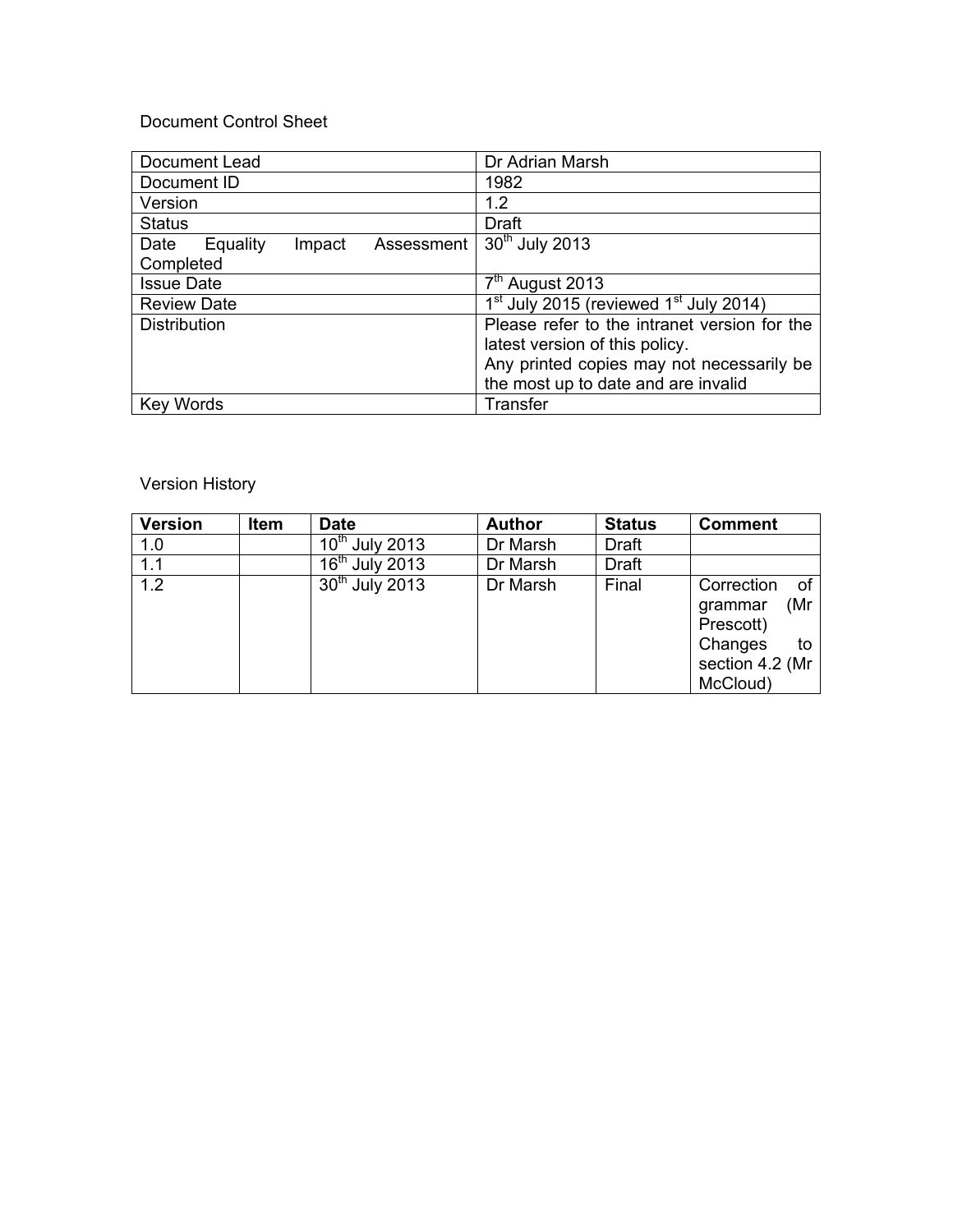## **Contents**

| Policy statement                      |   |
|---------------------------------------|---|
| Overview                              |   |
| Abbreviations                         | າ |
| Roles and responsabilites             |   |
| Referal to inpatient specialities     |   |
| Assessment of suitability to transfer |   |
| The unstable patient                  |   |
| <b>Transfer desination</b>            |   |
| Transfer process                      | 5 |
| Appendix 1 - SBAR Handover            |   |

Page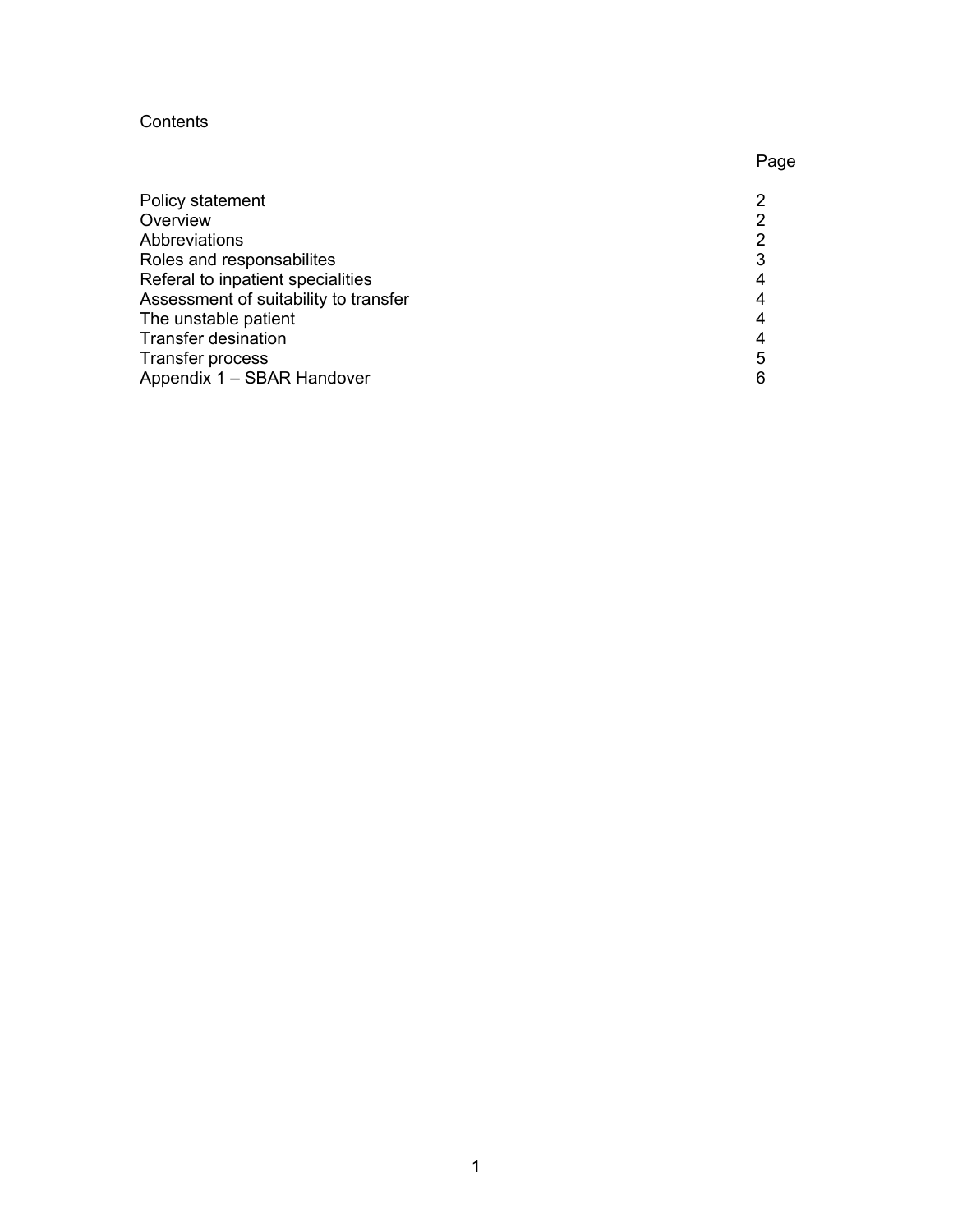#### 1. Policy Statement

Due to configuration of services within the Shrewsbury and Telford NHS Trust (SaTH) there is a requirement to transfer patients from the Emergency Department on site to the other site. This is presently a daily requirement.

The aim of this policy is to provide guidance to allow Health Care Professionals (HCPs) to assess treat and safely transfer all patients, that require transfer, from one hospital site to the other.

This policy is to be read in conjunction with policy CG28: Transfer of patients between hospitals, policy 1577: Shropshire vascular on-call rota operational policy and the policy relating to admissions to Obstetrics and Gynaecology entitled Emergency Department Admissions formally A&E version 5.2 and the ED CDU operational policy

#### 2. Overview

At present both Emergency Departments (ED) in the SaTH NHS Trust provide level 1 facilities. However, due to present configuration of services within the Trust there are different inpatient services on each site (see table 1). The service provision will change with reconfiguration planning.

Table 1:

| <b>PRH</b>               | <b>RSH</b>              |
|--------------------------|-------------------------|
| Ear, Nose and Throat     | ED CDU                  |
| Maxillary-Facial Surgery | <b>General Surgery</b>  |
|                          | Gynaecology             |
|                          | <b>Obstetrics</b>       |
|                          | Urology                 |
|                          | <b>Vascular Surgery</b> |

Patients who present to the Emergency Department and are diagnosed with a condition that requires admission into an acute bed or for a same day consultation, require to be transfered to the site which provides that service.

This document outlines the treatment required in the EDs, the referral and acceptance process and assessment for suitability for transfer.

#### 3. Abbreviations

- CDU: Clinical Decisions Unit
- ED Emergency Department
- HCP Health Care Professional
- SaTH Shrewsbury and Telford Hospitals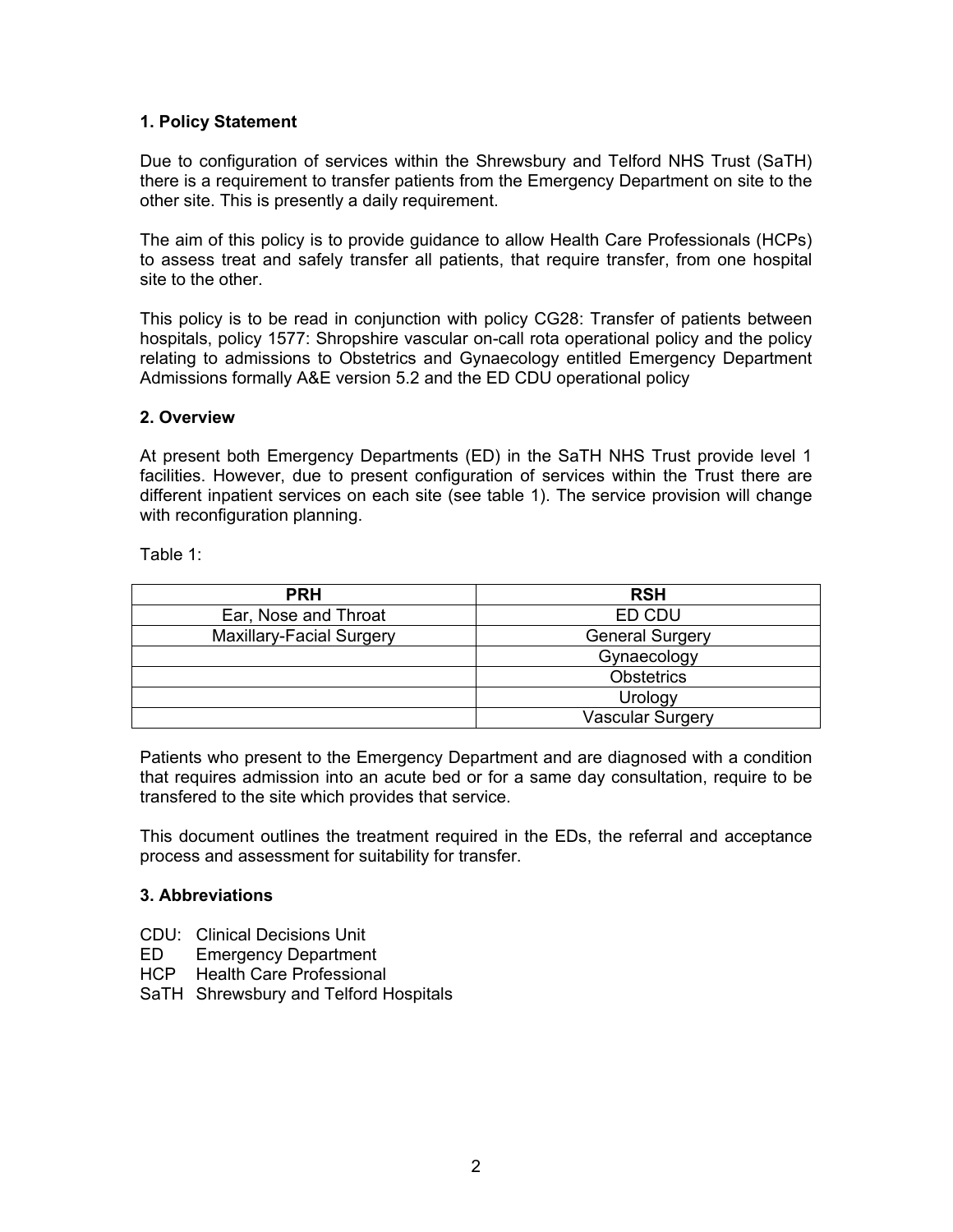## 4. Roles and Responsibilities

## 4.1 Chief Operating Officer

Executive Lead who is accountable to the Trust Board for ensuring compliance with this policy in all parts of the Trust

## 4.2 Managerial staff, including Clinical Site Managers

Managerial staff including clinical site managers are responsible for organising and prioritising Trust resources to provide an environment in which clinical staff can discharge their responsibilities by;

- Expediting the transfer of urgent inter-site patient transfers by directing total Trust patient flow.
- In discussion with the accepting team Consultant, prioritise the clinical needs of patients when capacity is limited within the Trust.
- Communicate with the referring and accepting team Consultants and ward staff when the transfer process has been delayed for organisational issues. If the Clinical Site Manager is responsible for identifying when the accepting site is able to receive a patient and authorise the movement of a patient from one site to another, it is his/her responsibility to ensure all parties are informed and the accepting hospital and team are aware of the patient.
- All patients must have their transfer completed within 4 hours of referral unless there are exceptional circumstances.

#### 4.3 Referring medical staff

Referring medical staff are responsible for ensuring:

- The patient has a provisional diagnosis that requires inpatient admission has been reached.
- The patient has received all relevant treatment within the ED.
- A named doctor has accepted the transfer of medical care of the patient to the accepting hospital.
- That the accepting hospital has received sufficient information to allow them to prepare a suitable environment to accept the patient.
- The patient is stable enough to transfer and that any continued care or observation required during transfer is identified. (including the need for escort / infusions / monitoring).
- All relevant information for the patient's continuing medical care accompany the patient e.g. photocopies or original notes and results of tests.

#### 4.4 Accepting medical team

It is the responsibility of the accepting medical team to ensure on-call staff are aware of an imminent transfer, the condition, and proposed treatment plan for the patient, if they will no longer be on duty when the patient is transferred.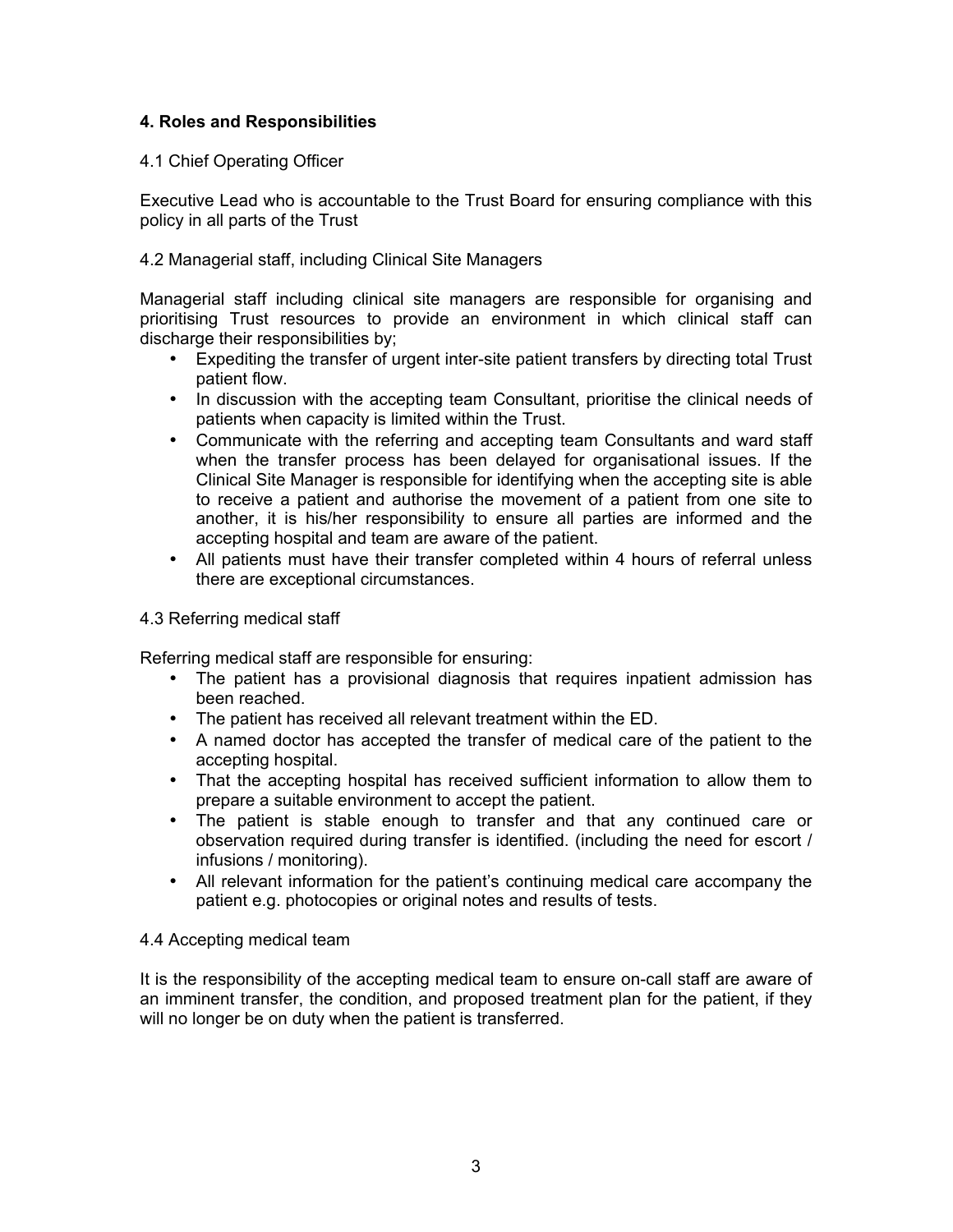## 5. Referral to inpatient specialities

5.1. The doctor who has been involved in the care of the patient will refer the patient to the appropriate speciality doctor following a review by the senior Emergency Medicine Doctor who is present within the department.

5.2. Junior doctors who require advice on a patient should seek advice from the senior Emergency Medicine doctor who is present within the department or if they are not available from the consultant on-call.

5.3. A handover will be given using the SBAR tool. (See appendix 1)

5.4. The accepting doctor will accept the patient or ensure that the patient is reviewed within 1 hour as the Operational Policy for the Review and Treatment of Emergency Medicine Patients.

5.5. Unless results of investigations alter the need for admission or the speciality that the patient requires to be admitted under then the referral will be made prior to results of investigations becoming available.

5.6. The accepting team will accept patient care prior to results of investigations becoming available unless they alter the admission requirement or the speciality that the patient requires to be admitted under.

#### 6. Assessment of suitability for transfer

6.1. Every patient who requires to be transferred must have an assessment of suitability for transfer made and documented in the notes.

6.2. Any patient who meets the Trust critical referral criteria (ViEWS score of 7 or more, GCS <12 or a recent fall of 2 or more points) or a systolic blood pressure <100 mmHg must be assessed by the critical care outreach team (Monday to Friday 9am to 5pm) or the anaesthetic team on call, outside these hours prior to transfer.

6.3. All patients must have had completion of immediate treatment, this includes, oxygen, ventillatory support, IV fluids, inotropic support, medications, and analgesia prior to transfer.

6.4. All patients must have appropriate monitoring prior to transfer.

6.5. Medical escort of the patient must be assessed as per the Trust Transfer Policy (CG28)

#### 7. The unstable patient

7.1. In the event of patient who is deemed to unstable to transfer by either the senior Emergency Doctor or the anaesthetic registrar then the on-call consultant from the speciality team must be contacted. A decision then will be made on a case by case basis if the patient should be transferred to definitive care or whether a team is called into the relevant hospital and stabilisation is carried out prior to transfer.

7.2 In certain circumstances it may be quicker to transfer the patient to definitive care on the other site rather than respond a team to the base site.

#### 8. Transfer destination

8.1. Any patient who is unstable or reaches the Trust's critical referral criteria or has a blood pressure <100 mmHg or deteriorates on route should be transferred to the resuscitation room of the relevant Emergency Department, directly to theatre or directly to ITU.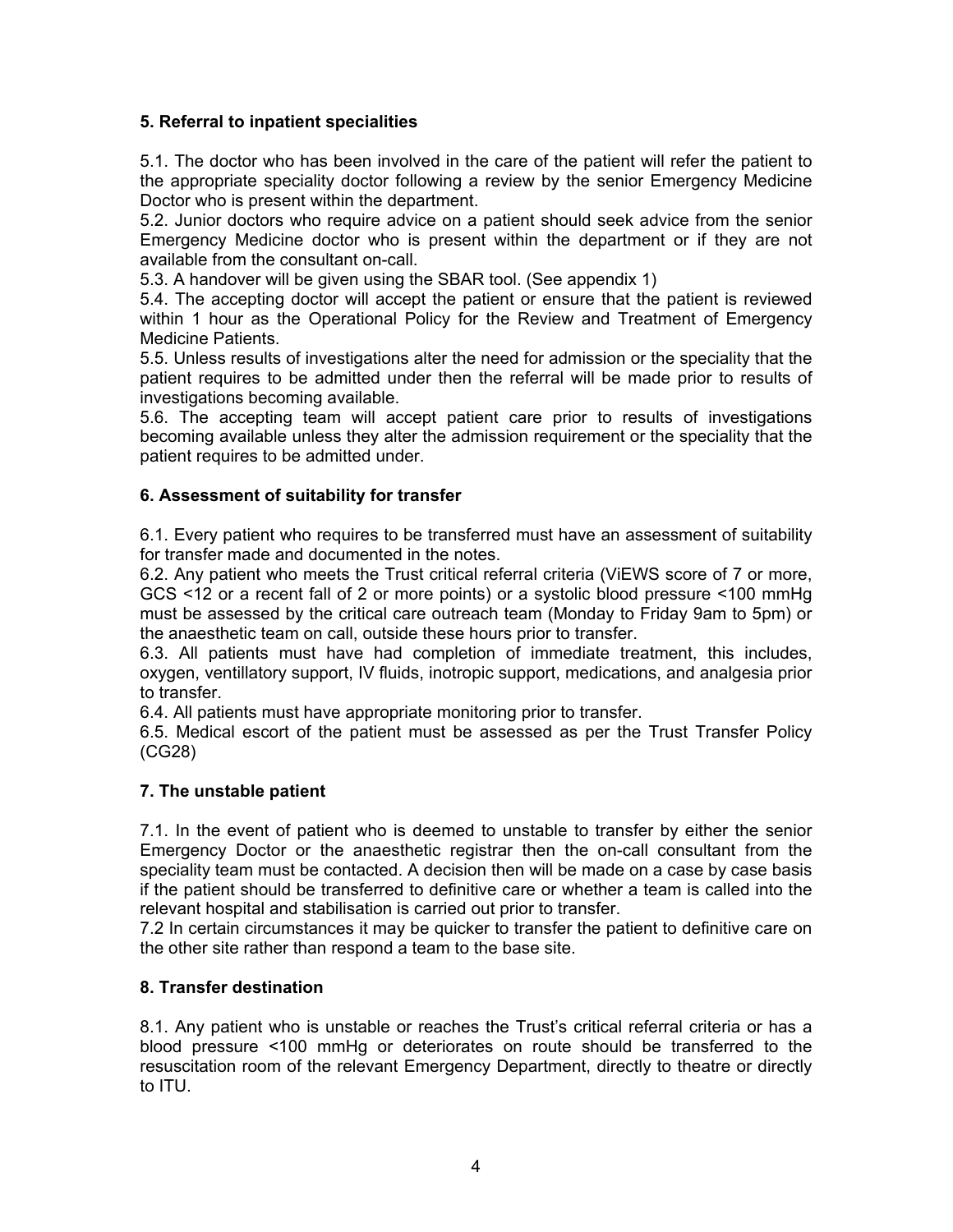8.2. All other patients will be transferred directly to the most appropriate assessment area within the Trust.

## 9. Transfer Process

See Transfer Policy CG28